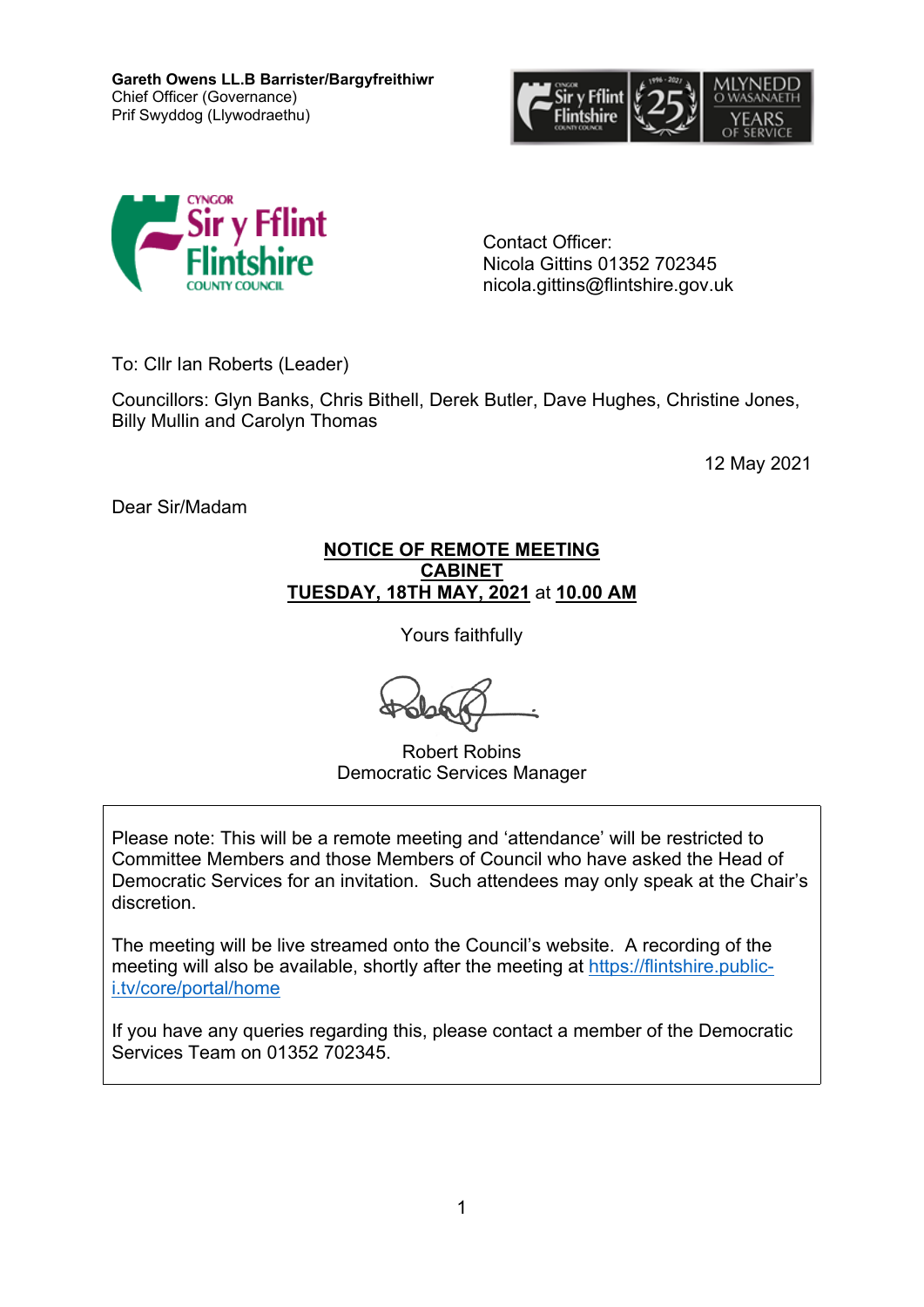# **A G E N D A**

## 1 **APOLOGIES**

**Purpose:** To receive any apologies.

## 2 **DECLARATIONS OF INTEREST**

**Purpose:** To receive any declarations and advise Members accordingly.

3 **MINUTES** (Pages 7 - 12)

**Purpose:** To confirm as a correct record the minutes of the meeting held on 20th April 2021.

TO CONSIDER THE FOLLOWING REPORTS

## **STRATEGIC REPORTS**

## 4 **COUNCIL PLAN 2021/22** (Pages 13 - 94)

Report of Chief Executive - Cabinet Member for Corporate Management and Assets

**Purpose:** To seek approval of the Council Plan 2021/22 Part 1 and Part 2 ready for adoption by County Council in June.

## 5 **TOWN CENTRE REGENERATION** (Pages 95 - 104)

Report of Chief Officer (Planning, Environment and Economy) - Cabinet Member for Economic Development

**Purpose:** To provide a review of the major economic challenges facing small towns and an update on the work undertaken so far to deliver the strategic approach to regenerating town centres.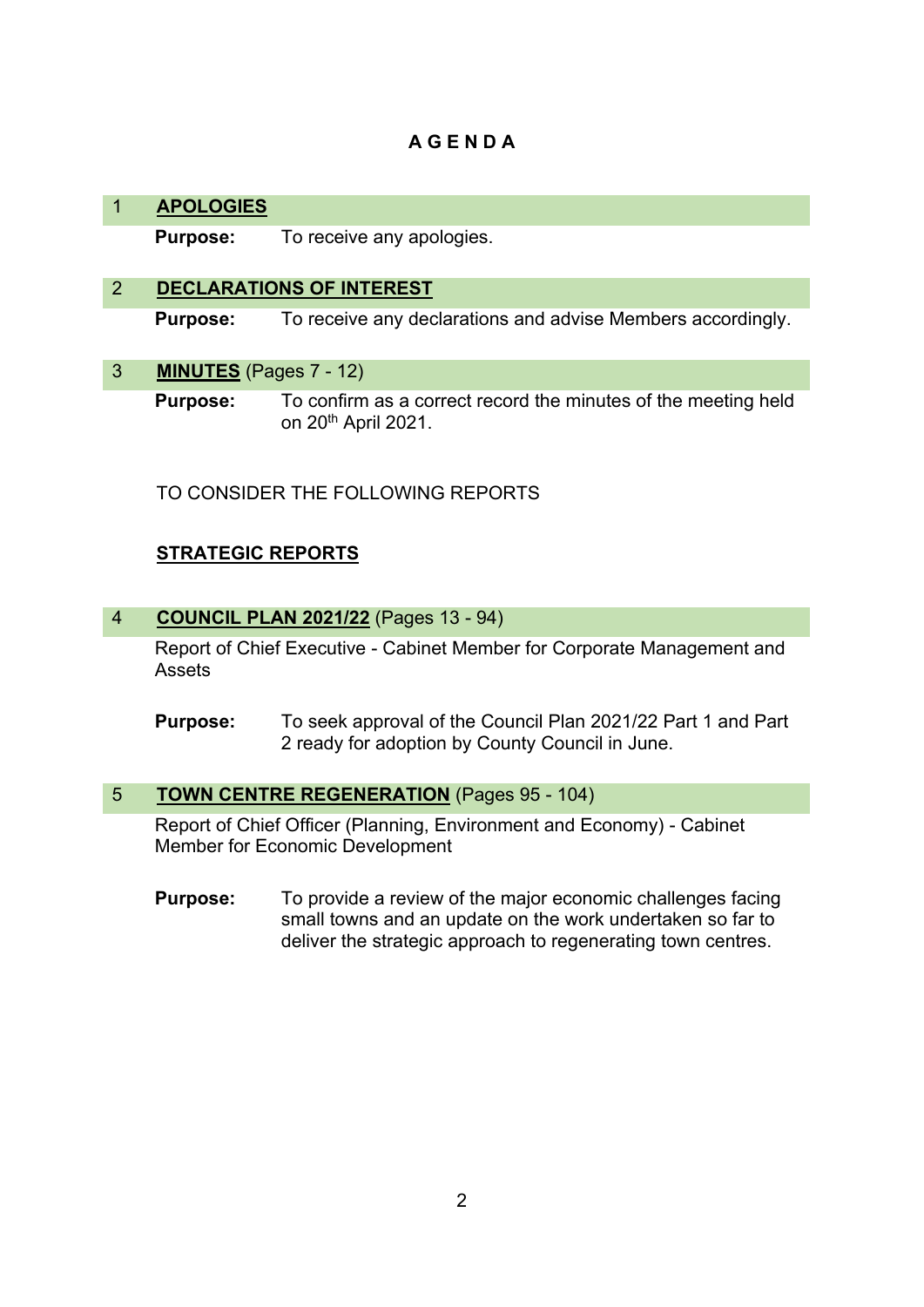## **OPERATIONAL REPORTS**

## 6 **WELSH GOVERNMENT ADDITIONAL SCHOOLS CAPITAL REPAIR AND MAINTENANCE FUNDING GRANT** (Pages 105 - 112)

Report of Chief Officer (Education and Youth), Chief Officer (Housing and Assets) - Cabinet Member for Corporate Management and Assets, Leader of the Council and Cabinet Member for Education

**Purpose:** To consider the additional proposed Capital repair and Maintenance programme for Schools 2021/22 financial year enabled by additional Welsh Government funding.

## 7 **AROSFA UPDATE** (Pages 113 - 118)

Report of Chief Officer (Social Services) - Cabinet Member for Social Services

**Purpose:** To provide details of the new service model and the difference it will make for children and young people.

#### 8 **CAR PARKING CHARGES** (Pages 119 - 124)

Report of Chief Officer (Streetscene and Transportation) - Deputy Leader of the Council and Cabinet Member for Streetscene and Countryside

**Purpose:** To seek approval to reintroduce car parking charges in Talacre and introduce a charging structure to the new Park and Ride car park on Deeside Industrial Park.

#### 9 **HIGHWAYS ASSET MANAGEMENT PLAN** (Pages 125 - 140)

Report of Chief Officer (Streetscene and Transportation) - Deputy Leader of the Council and Cabinet Member for Streetscene and Countryside

**Purpose:** To seek approval of the refreshed Highway Asset Management Plan (HAMP).

#### 10 **INTER AUTHORITY COLLABORATION TO MANAGE THE SUPPLY OF AGGREGATE MINERALS IN THE NORTH EAST WALES SUB-REGION** (Pages 141 - 162)

Report of Chief Officer (Planning, Environment and Economy) - Cabinet Member for Planning and Public Protection

**Purpose:** To seek approval of the amended version of the North East Wales Statement of Sub-Regional Collaboration for the Planning of Aggregate Minerals Document.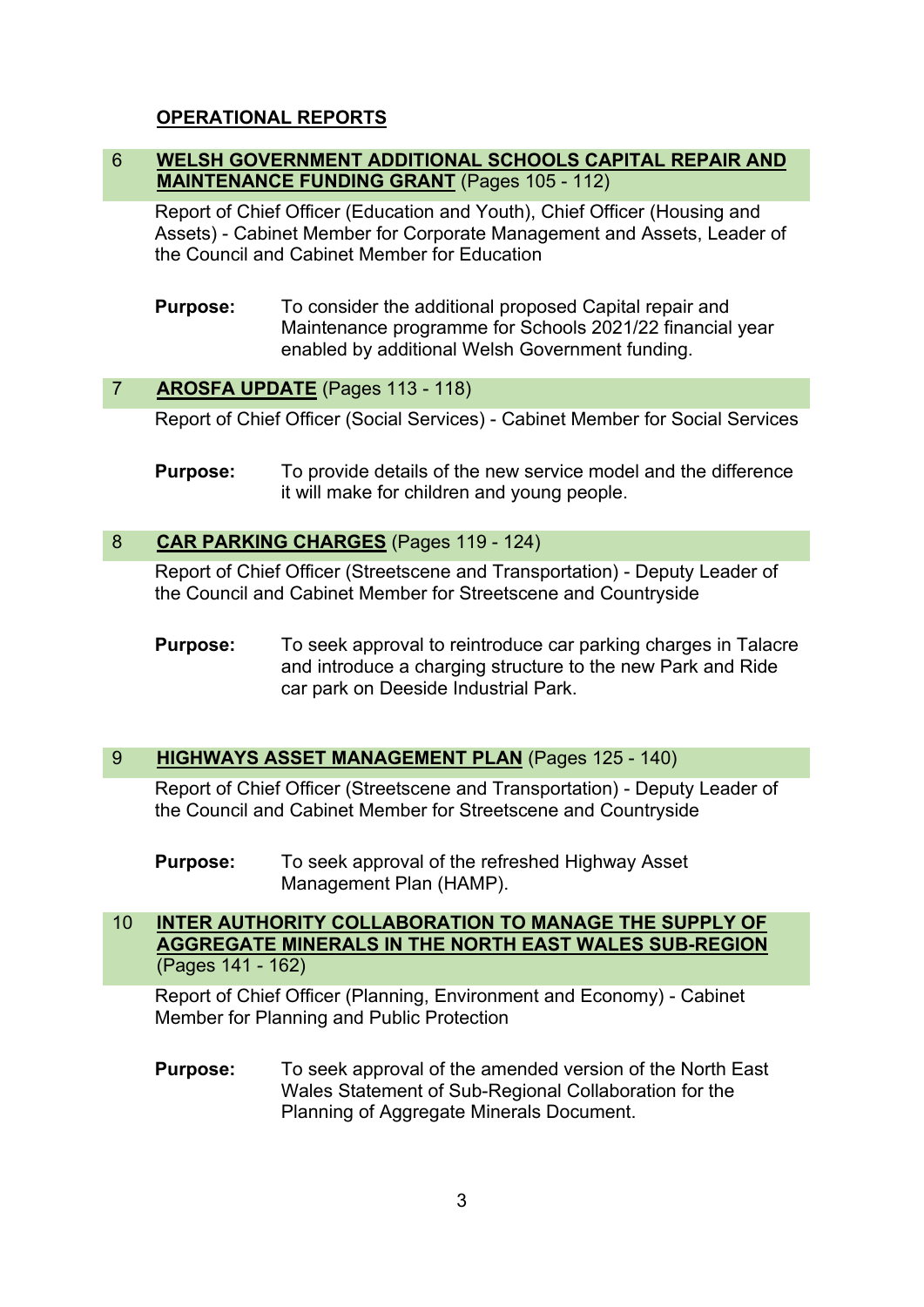## 11 **EXERCISE OF DELEGATED POWERS** (Pages 163 - 164)

**Purpose:** To provide details of actions taken under delegated powers.

## **FORWARD WORK PROGRAMME - COUNTY COUNCIL, CABINET, AUDIT AND OVERVIEW & SCRUTINY - FOR INFORMATION**

## **LOCAL GOVERNMENT (ACCESS TO INFORMATION) ACT 1985 - TO CONSIDER THE EXCLUSION OF THE PRESS AND PUBLIC**

The following item is considered to be exempt by virtue of Paragraph(s) 14 of Part 4 of Schedule 12A of the Local Government Act 1972 (as amended).

The public interest in withholding the information outweighs the interest in disclosing the information until such time as the commercial arrangements have been finalised.

## 12 **APPROVAL OF COSTS FOR NEW HOUSING SCHEME AT PARK LANE, HOLYWELL** (Pages 187 - 200)

Report of Chief Officer (Housing and Assets) - Cabinet Member for Housing

**Purpose:** To approve the development of four new Social Rent homes at Park Lane, Holywell.

## *Please note that there may be a 10 minute adjournment of this meeting if it lasts longer than two hours*